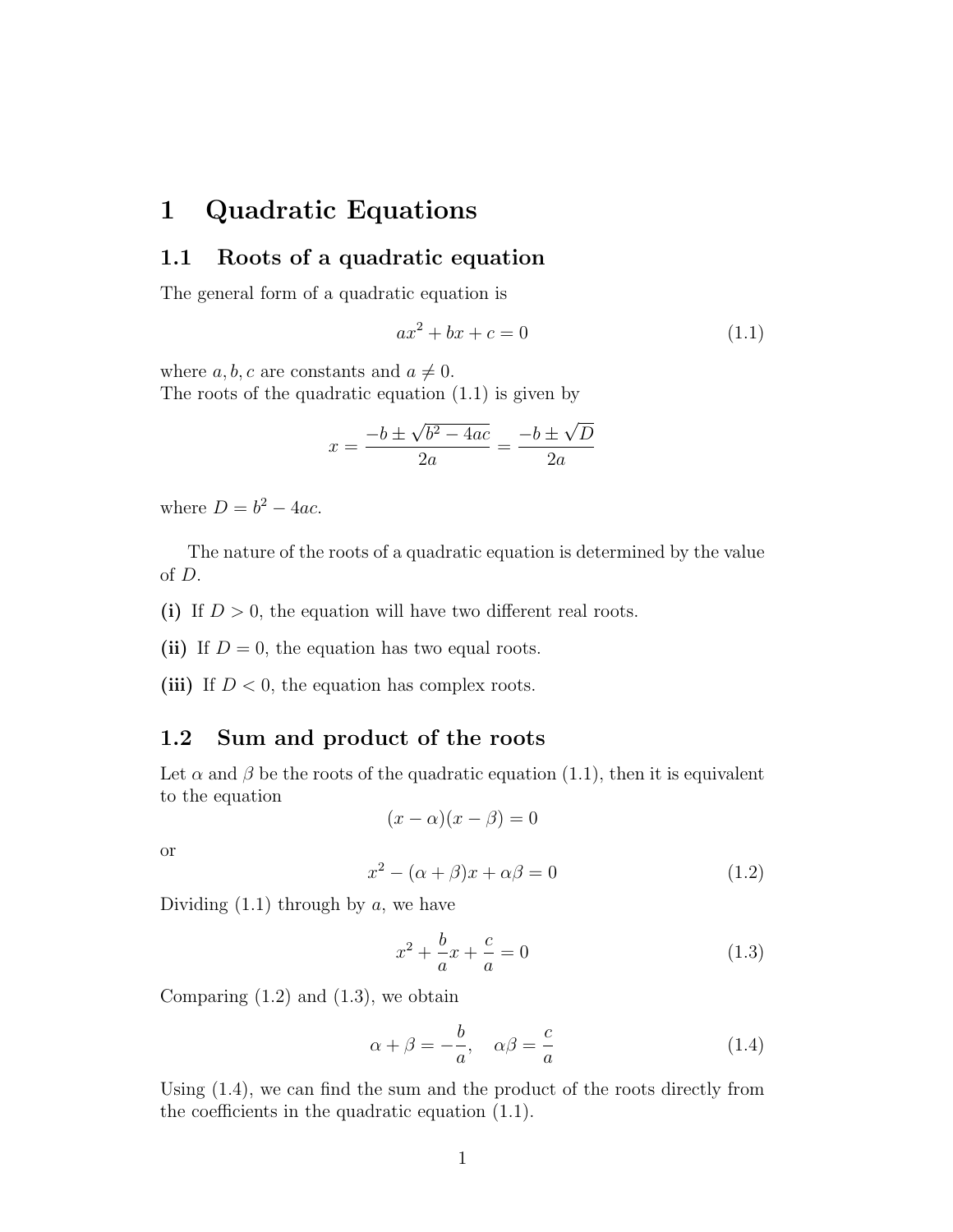**Example 1.** If the roots of  $x^2 - x + 1 = 0$  are  $\alpha$  and  $\beta$ , find  $\alpha + \beta$  and  $\alpha\beta$ .

Comparing the given equation with (1.1),  $a = 1$ ,  $b = -1$ ,  $c = 1$ . Hence

$$
\alpha + \beta = 1
$$

and

 $\alpha\beta=1$ 

Example 2. Construct an equation with roots  $\sqrt{5} + 2$ ,  $\sqrt{5} - 2$ .

Let  $\alpha =$ √  $\overline{5} + 2$  and  $\beta =$ √  $\overline{5} - 2.$ Then √

$$
\alpha + \beta = \sqrt{5} + 2 + \sqrt{5} - 2 = 2\sqrt{5}
$$

$$
\alpha\beta = (\sqrt{5} + 2)(\sqrt{5} - 2) = 1
$$

Using  $(1.2)$ , the equation is

$$
x^2 - 2\sqrt{5}x + 1 = 0.
$$

**Example 3.** If  $\alpha$  and  $\beta$  are the roots of the equation  $ax^2 + bx + c = 0$ , obtain in terms of a,b and c the values of (i)  $\frac{1}{\alpha} + \frac{1}{\beta}$  $\frac{1}{\beta}$  (ii)  $\alpha - \beta$ .

We express (i) and (ii) in terms of  $\alpha + \beta$  and  $\alpha\beta$ .

(i) 
$$
\frac{1}{\alpha} + \frac{1}{\beta} = \frac{\alpha + \beta}{\alpha \beta} = \frac{-\frac{b}{\alpha}}{\frac{c}{a}} = -\frac{b}{c}.
$$
  
\n(ii)  $\alpha - \beta = \pm \sqrt{(\alpha + \beta)^2 - 4\alpha\beta} = \pm \sqrt{(-\frac{b}{c})^2 - 4\frac{c}{a}} = \pm \sqrt{\frac{b^2}{a^2} - \frac{4c}{a}}$   
\nHence,  $\alpha - \beta = \pm \frac{1}{a}\sqrt{b^2 - 4ac}.$ 

**Example 4.** If  $\alpha, \beta$  are the roots of the equation  $3x^2 - x - 5 = 0$ , form the equation whose roots are  $2\alpha - \frac{1}{\beta}$  $\frac{1}{\beta}$ , 2 $\beta - \frac{1}{\alpha}$  $\frac{1}{\alpha}$ .

From the given equation,  $a = 3$ ,  $b = -1$  and  $c = -5$ . Thus,

$$
\alpha + \beta = \frac{1}{3}, \quad \alpha\beta = -\frac{5}{3}.
$$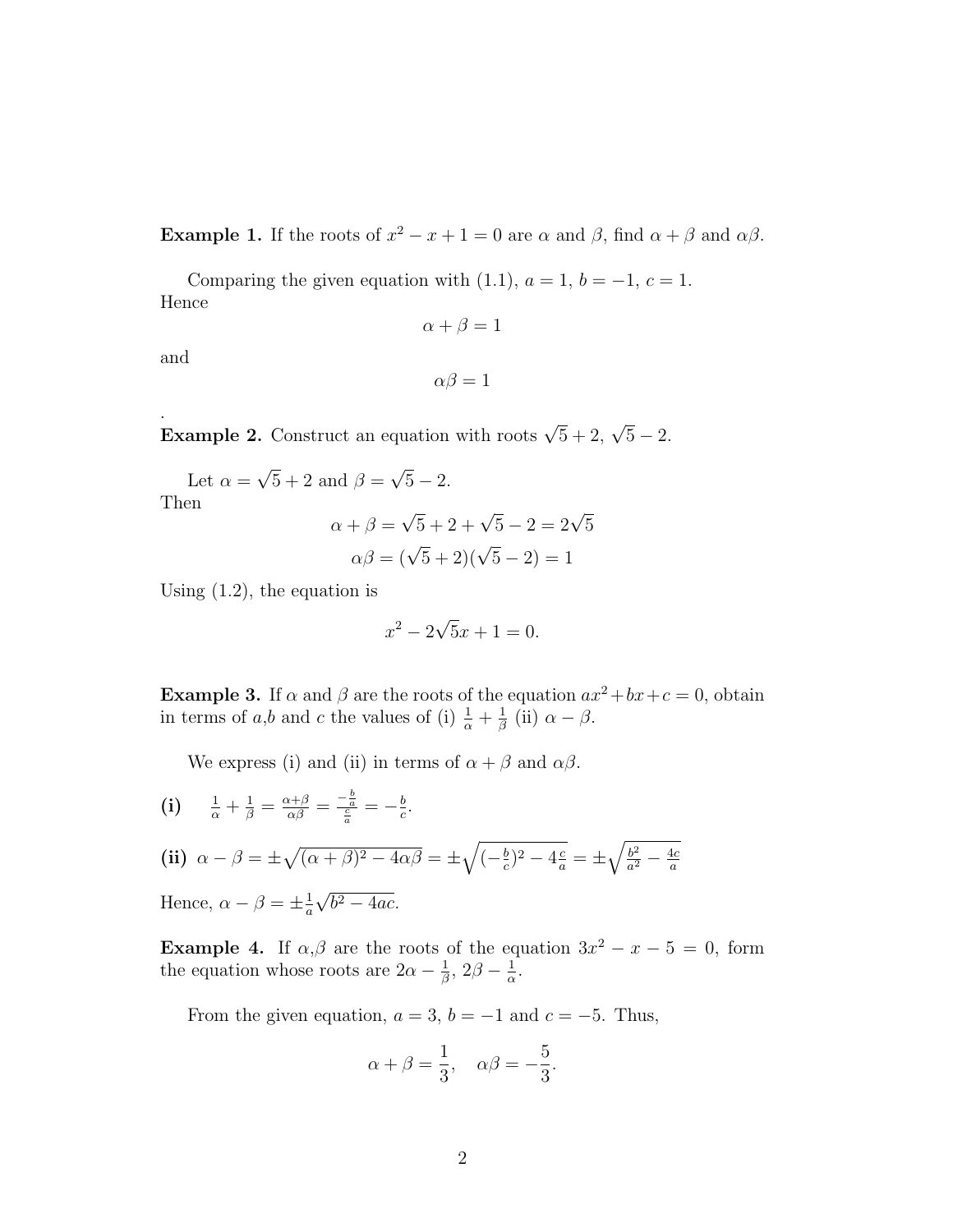Given the roots  $2\alpha - \frac{1}{\beta}$  $\frac{1}{\beta}$  and  $2\beta - \frac{1}{\alpha}$  $\frac{1}{\alpha}$ ,

$$
2\alpha - \frac{1}{\beta} + 2\beta - \frac{1}{\alpha} = 2(\alpha + \beta) - (\frac{\alpha + \beta}{\alpha\beta})
$$

$$
= 2(\frac{1}{3}) - (+\frac{1}{3} \times -\frac{3}{5})
$$

$$
= \frac{2}{3} + \frac{1}{5}
$$

$$
= \frac{10 + 3}{15}
$$

$$
= \frac{13}{15}
$$

$$
(2\alpha - \frac{1}{\beta})(2\beta - \frac{1}{\alpha}) = 4\alpha\beta + \frac{1}{\alpha\beta} - 4
$$

$$
= -\frac{169}{15}
$$

Therefore the required equation is

$$
x^2 - \frac{13}{15}x - \frac{169}{15} = 0
$$

that is

$$
15x^2 - 13x - 169 = 0.
$$

**Exercise:** One root of the equation  $2x^2 + bx + c = 0$  is three times the other root. Show that  $3b^2 = 32c$ .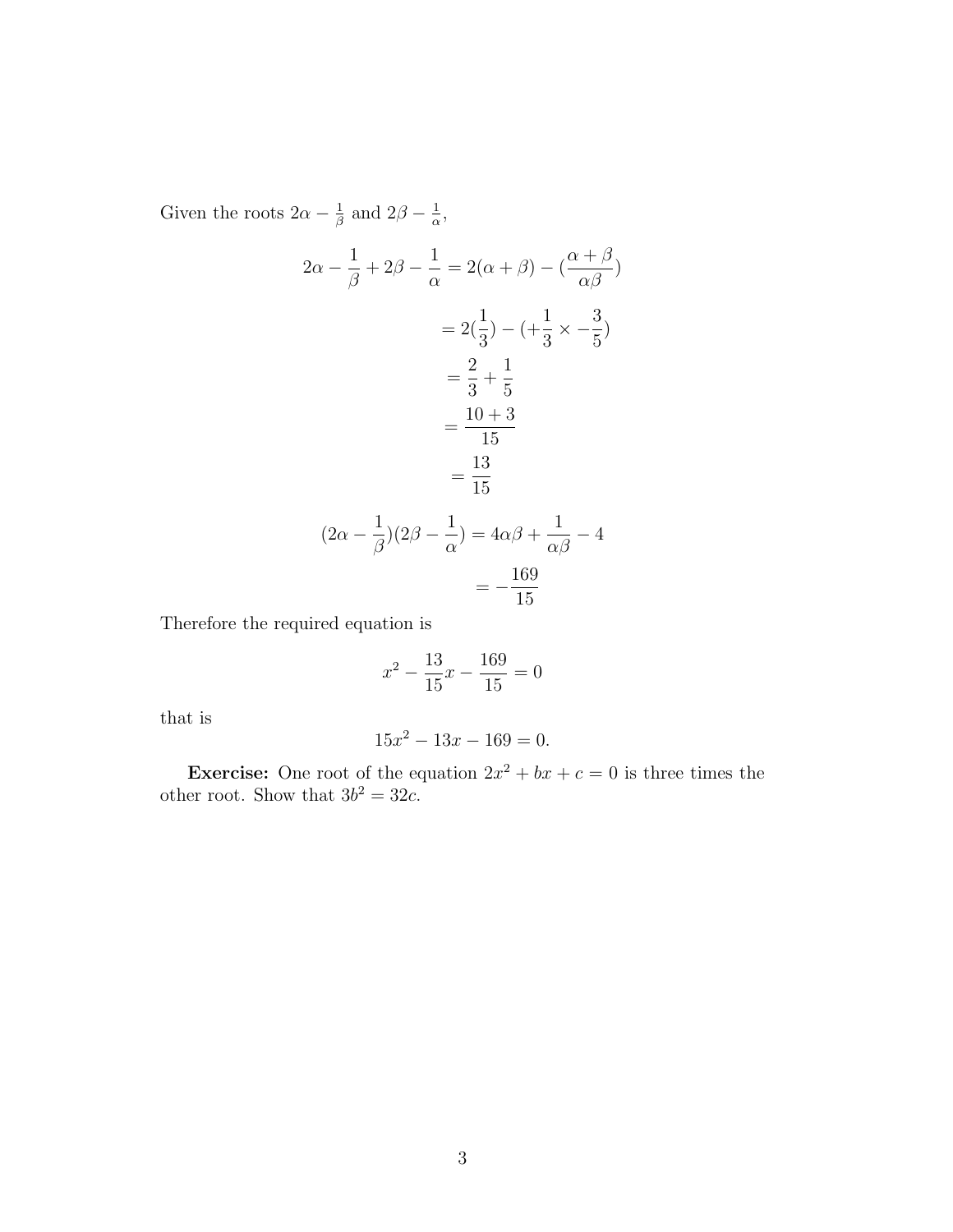# 2 Cubic Equations

### 2.1 Introduction

The general form of a cubic equation is

$$
ax^3 + bx^2 + cx + d = 0 \tag{2.1}
$$

where  $a,b,c$  and d are constants,  $a \neq 0$ .

Equation  $(2.1)$  is also expressible as

$$
x^{3} + \frac{b}{a}x^{2} + \frac{c}{a}x + \frac{d}{a} = 0
$$
 (2.2)

If  $\alpha, \beta$  and  $\gamma$  are roots of the cubic equations (2.1), (2.2), then

$$
x^{3} + \frac{b}{a}x^{2} + \frac{c}{a}x + \frac{d}{a} \equiv (x - \alpha)(x - \beta)(x - \gamma)
$$

$$
= x^{3} - (\alpha + \beta + \gamma)x^{2} + (\alpha\beta + \beta\gamma + \gamma\alpha)x - \alpha\beta\gamma
$$

Thus comparing coefficients,

$$
\alpha + \beta + \gamma = -\frac{b}{a}
$$

$$
\alpha\beta + \beta\gamma + \gamma\alpha = \frac{c}{a}
$$

$$
\alpha\beta\gamma = -\frac{d}{a}.
$$

Thus the equation whose roots are  $\alpha, \beta, \gamma$  is

$$
x^3 - (\alpha + \beta + \gamma)x^2 + (\alpha\beta + \beta\gamma + \gamma\alpha)x - \alpha\beta\gamma = 0
$$
 (2.3)

## 2.2 Useful identities and examples

$$
\alpha^2 + \beta^2 + \gamma^2 = (\alpha + \beta + \gamma)^2 - 2(\alpha\beta + \beta\gamma + \gamma\alpha)
$$

$$
\alpha^3 + \beta^3 + \gamma^3 = (\alpha + \beta + \gamma)^3 - 3(\alpha + \beta + \gamma)(\alpha\beta + \beta\gamma + \gamma\alpha) + 3\alpha\beta\gamma.
$$

**Example 2.1.** If  $\alpha, \beta$  and  $\gamma$  are the roots  $x^3 - 7x + 1 = 0$ , find the equation whose roots are  $\alpha^2, \beta^2, \gamma^2$ .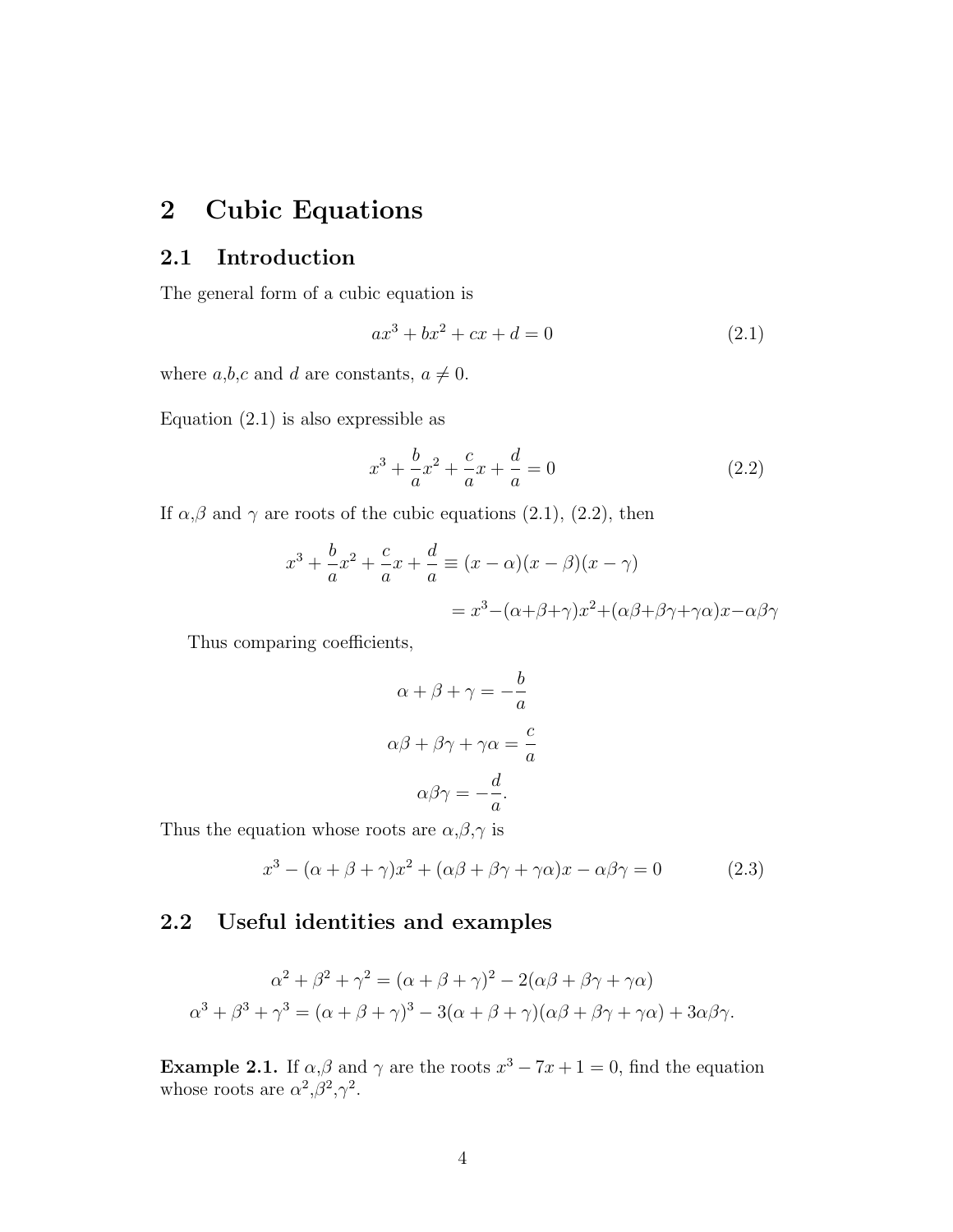Solution: From the given equation

$$
\alpha + \beta + \gamma = 0
$$

$$
\alpha\beta + \beta\gamma + \gamma\alpha = -7
$$

$$
\alpha\beta\gamma = 1
$$

Thus,

$$
\alpha^{2} + \beta^{2} + \gamma^{2} = (\alpha + \beta + \gamma)^{2} - 2(\alpha\beta + \beta\gamma + \gamma\alpha) \n= 0 - 2(-7) \n= 14
$$

$$
\alpha^2 \beta^2 + \beta^2 \gamma^2 + \gamma^2 \alpha^2 = (\alpha \beta + \beta \gamma + \gamma \alpha)^2 - 2(\alpha \beta^2 \gamma + \alpha^2 \beta \gamma + \alpha \beta \gamma^2)
$$
  
=  $(-7)^2 - 2\alpha \beta \gamma (\alpha + \beta + \gamma)$   
=  $49 - 2(1)(0)$   
= 49

$$
\alpha^2 \beta^2 \gamma^2 = (\alpha \beta \gamma)^2 = 1^2 = 1.
$$

Hence, the required equation is

$$
x^3 - 14x^2 + 49 - 1 = 0.
$$

#### Exercise

- 1. If  $\alpha, \beta$  and  $\gamma$  are the roots of  $x^3 3x + 1 = 0$ , find the value of  $\alpha^3 + \beta^3 + \gamma^3$ .
- 2. If  $\alpha, \beta$  and  $\gamma$  are the roots of the equation  $ax^3 + bx^2 + cx + d = 0$ , where  $a \neq 0$ , show that

$$
(\alpha \beta)^2 + (\beta \gamma)^2 + (\gamma \alpha)^2 = \frac{(c^2 - 2bd)}{a^2}.
$$